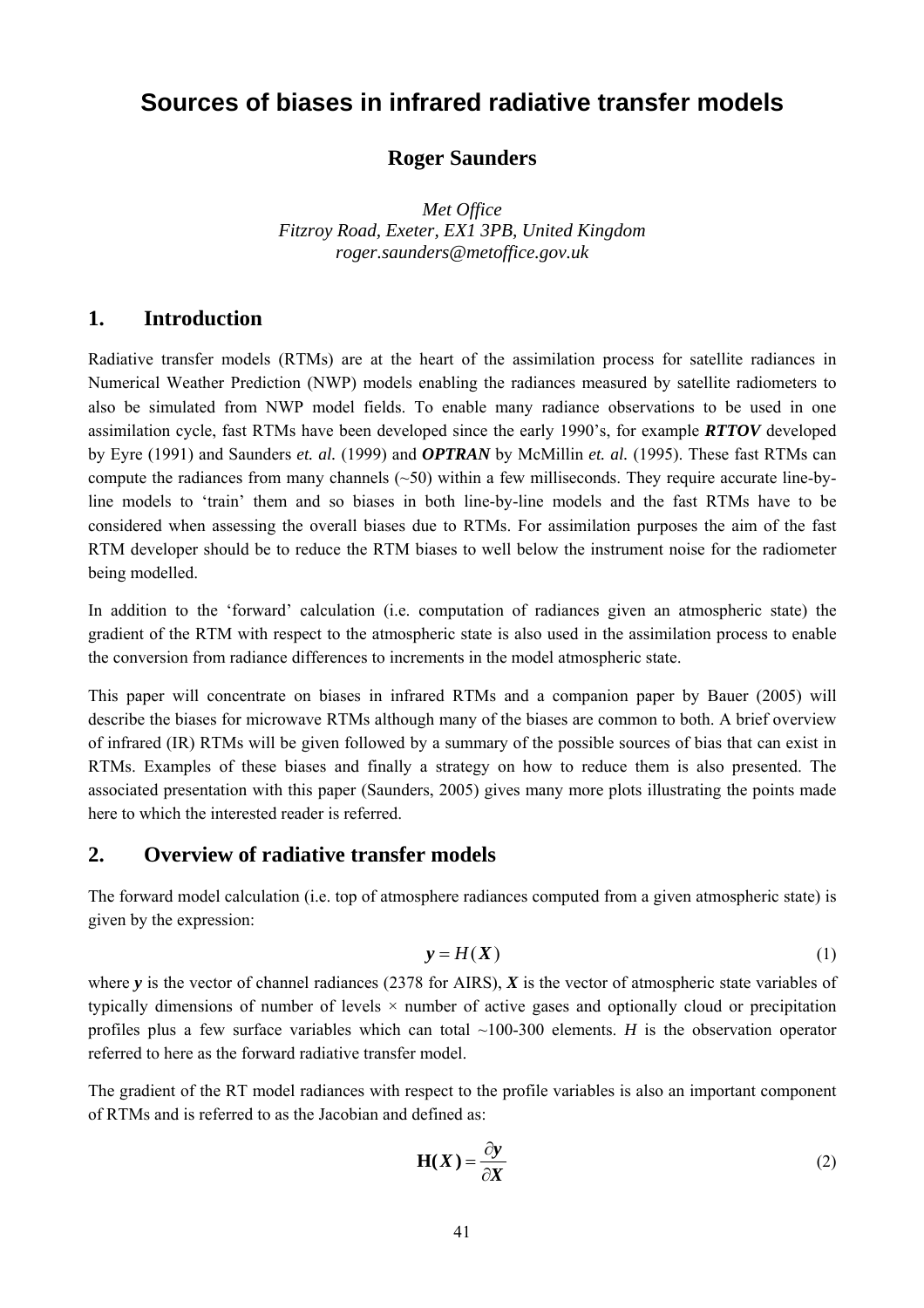where **H** is the Jacobian matrix with dimensions of  $y$  by  $X$ . It is the Jacobian which allows increments in 'radiance space' to be mapped back into increments in model state variables, assuming linearity about the model state *X*, thereby bringing the NWP model state closer to the radiance observations. It is important to note that biases are possible in both the forward model *H* and the Jacobian operator **H** which can adversely affect the assimilation of the radiance observations.

There are several approaches to the formulation of a fast RTM which can be summarised as follows:

- Linear regression (profile  $\Rightarrow$  optical depth)
	- o On fixed pressure levels (RTTOV, PLOD, SARTA)
	- o On fixed absorber overburden layers (OPTRAN)
- Physical method (MSCFAST)
- Correlated K distribution (Synsatrad)
- Optimal Spectral Sampling (OSS)
- Neural nets (developed at LMD)
- PCA approach for advanced IR sounders (PCRTM)

All these methods have been used with some success although currently the operational NWP centres only use fast RTMs based on linear regression.

Several years ago comparisons of radiative transfer (RT) models for ATOVS (Advanced TIROS Operational Vertical Sounder) infrared and microwave channels were made (Soden et. al., 2000; Garand et. al., 2001) that helped to better define the radiative transfer modeling errors for ATOVS. More recently, with the advent of high spectral resolution infrared sounders e.g. AIRS (Atmospheric InfraRed Sounder) and IASI (Infrared Atmospheric Sounding Interferometer), enhanced versions of the fast ATOVS radiative transfer models have evolved to include simulations of these sounders. The success of the AIRS spectrometer in providing very stable high spectral resolution top of atmosphere infrared radiances has also provided an impetus to improve and assess the RT modeling for atmospheric sounding applications in the thermal infrared.

## **3. Sources of bias in radiative transfer models**

There are a variety of possible sources of bias in RTMs and these are described below. Firstly there are biases in the uunderlying spectroscopy used to run the line-by-line model on which the fast model is based. They can be classified as:

- Line parameters (frequency, strength, width, temp dependence, line mixing....)
- Water vapour and other gases continuum parameterisations
- Non-local thermodynamic equilibrium for shortwave IR channels
- Zeeman splitting for high peaking channels (high stratosphere and above)
- Chlorofluorocarbon absorption

There is research underway to address the uncertainties in most of these parameters either through observations (both in the laboratory and the real atmosphere) or through theoretical calculations of the molecular structure and its interaction with the radiation field.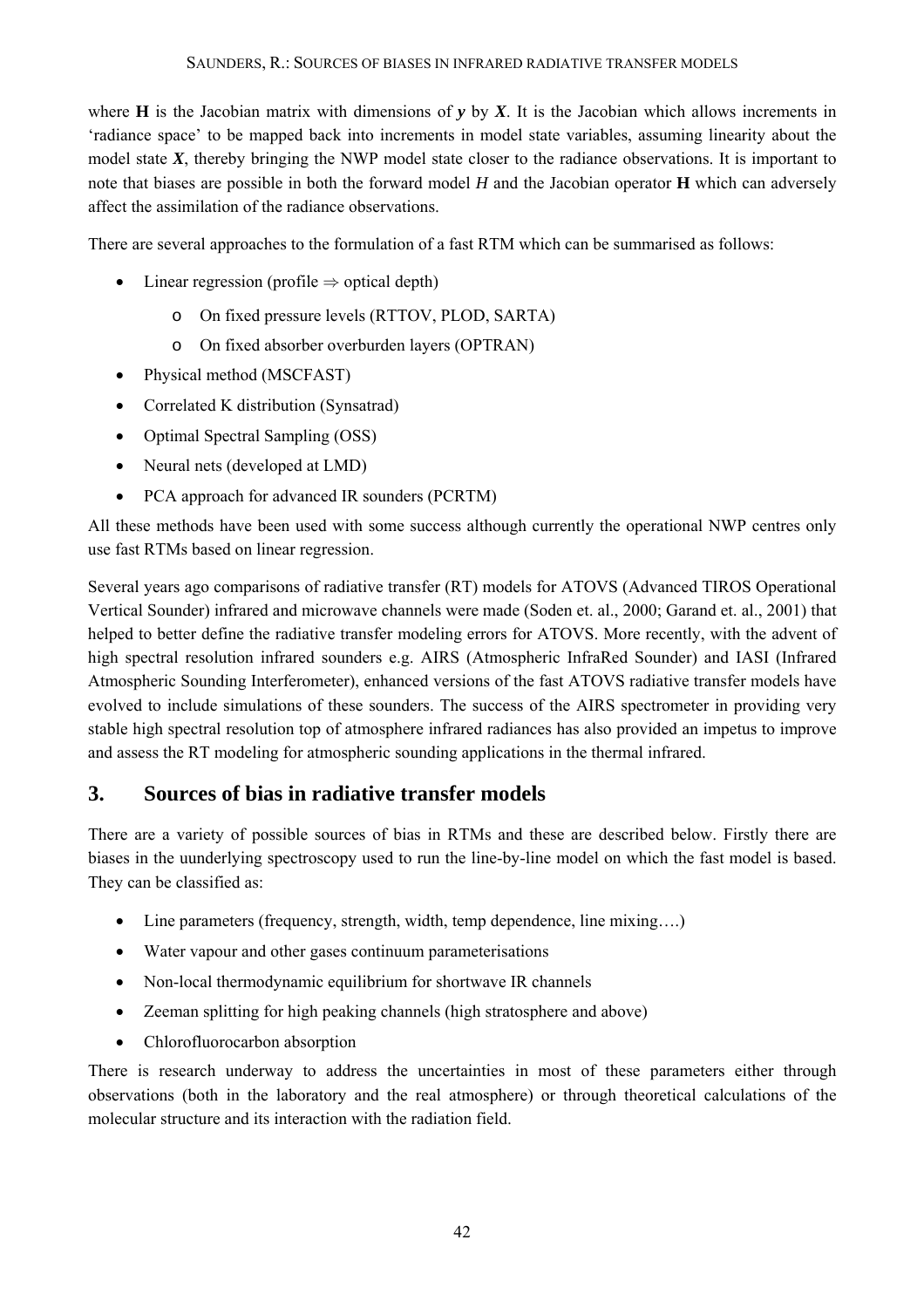Secondly there are assumptions made in the line-by-line model itself:

- Quantisation (levels, spectral)
- Line shape formulation
- Combination of line and continuum absorption

These assumptions have to be made in order to make the line-by-line calculation feasible. Some examples of these biases for AIRS simulations are shown in Figure 1.





*Figure 1. A plot of the difference between the AIRS observation and the simulation from the ECMWF model together with possible sources of the bias (courtesy of Phil Watts).* 

The next class of possible bias sources originate from the fast models themselves through the parameterisation employed to make the model 'fast'. They can be summarised as:

- Biases in regression or look up table technique
- Profiles used outside of training set limits
- Unrepresentative profile training set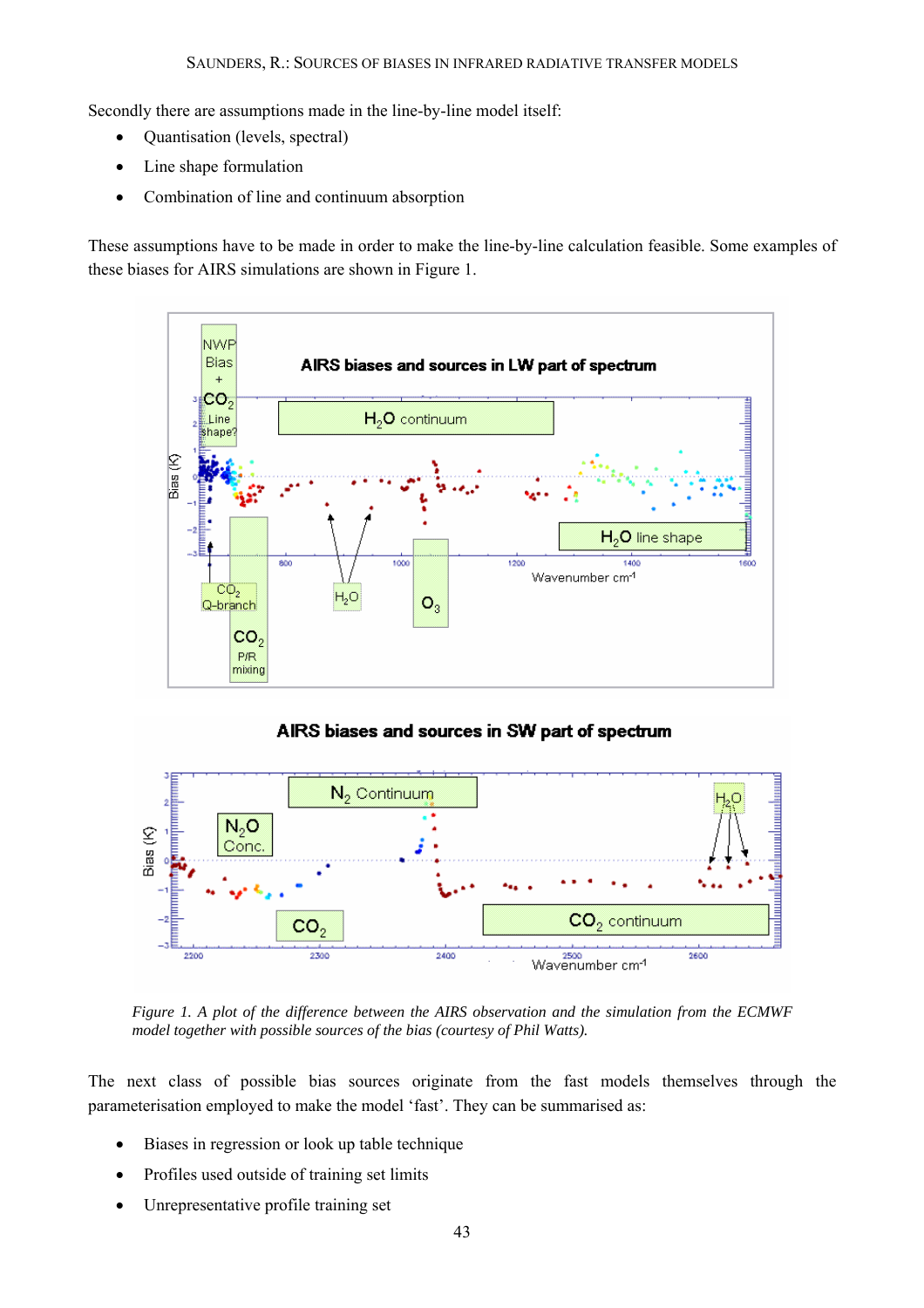- Insufficient level/layer quantisation
- Plane parallel assumption for oblique viewing angles
- Omission of reflected solar term
- Surface emissivity parameterisation (especially over the land)
- Errors in cloud or precipitation radiative properties (especially for ice crystals)

RT modellers are working on reducing the inherent errors in their model formulation and in adding additional capability to include effects such as reflected solar radiation which introduce biases. In general the fast model errors are now smaller than the underlying spectroscopic errors for the clear sky calculations. Figure 2 demonstrates this for RTTOV calculations of AIRS radiances. Nearly all the biases are well below 0.2K. However Garand et al (2001) did show some of the earlier fast models included in their comparison did have significant biases.

Finally there is another class of bias which is not model based but manifests itself as an RT model bias. This is from errors in the assumed instrument spectral response which although measured before launch can often be different in orbit. The new high resolution spectral sounders (e.g. AIRS, IASI) are less affected by this problem as they can resolve the individual lines and so any errors in the instrument spectral response function can be corrected using the measured data. This bias has recently been demonstrated by comparing MODIS radiances with AIRS radiances convolved over the assumed MODIS spectral response. It was found that for the MODIS band 35 (13.9 $\mu$ m) a shift in the spectral response of  $+0.8$ cm<sup>-1</sup> gave a better fit to the AIRS radiances for all scene temperatures (see Tobin et al 2006).



*Figure 2. Mean errors of RTTOV-7 for AIRS calculations for a 117 profile dataset.* 

## **4. Quantifying forward model biases for AIRS radiative transfer models**

To illustrate the biases in the current state of art infrared RTMs an AIRS radiative transfer model comparison was proposed at the first workshop for Soundings from High Spectral Resolution Observations at Madison, Wisconsin in May 2003. The aims of the inter-comparison were defined to be (i) to compare the forward model calculations for all AIRS channels for 49 diverse atmospheric profiles and one tropical Pacific profile coincident with AIRS data; (ii) to compare the profile transmittances for a representative subset of 20 channels; and (iii) to compare Jacobians from each model for these 20 channels. The results from this study would then allow the biases of AIRS fast RT models to be better estimated for retrieval and data assimilation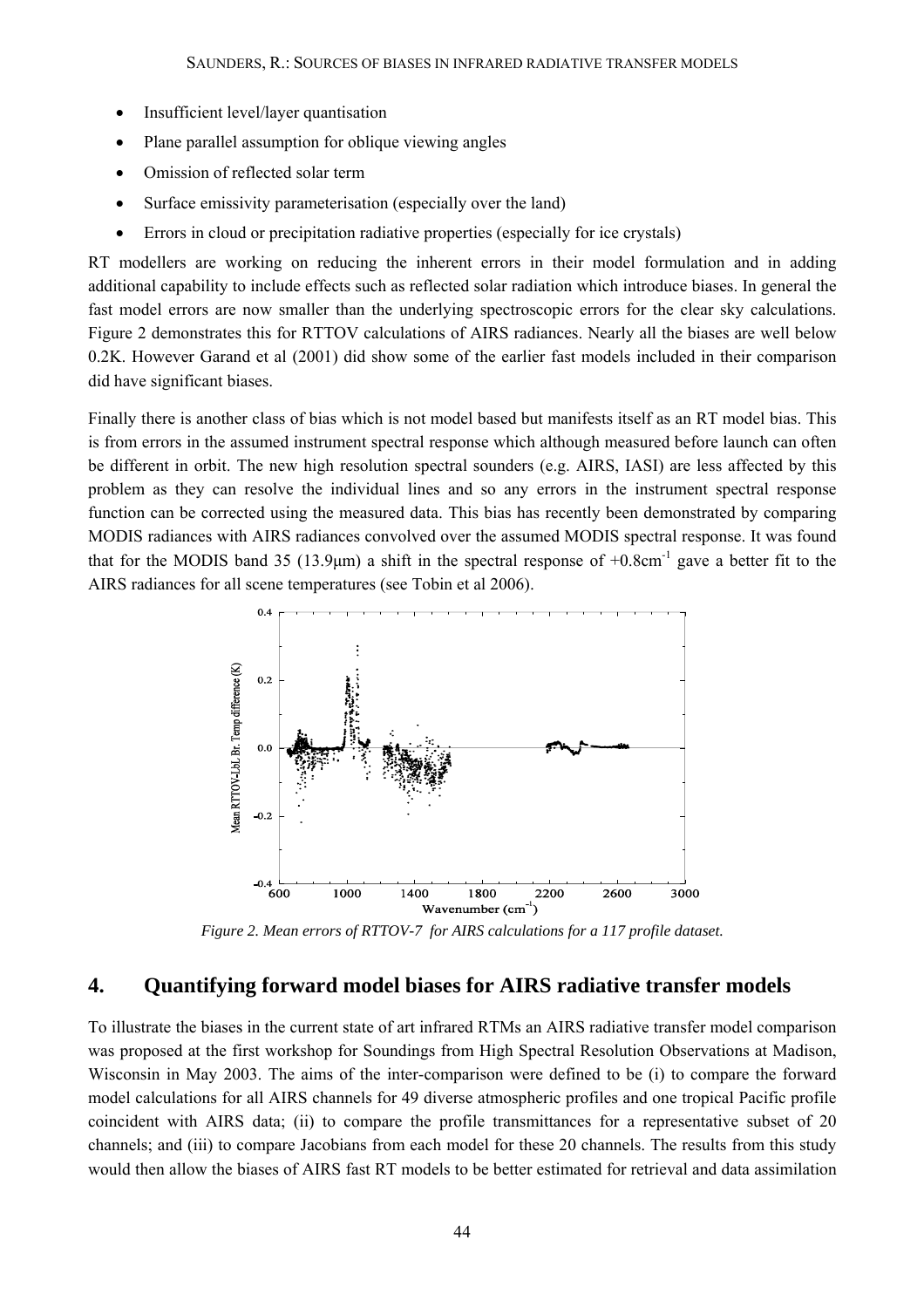applications. The comparison is documented in Saunders et al (2006) and a few of the results from that paper are presented here to illustrate the biases seen in RTMs for AIRS calculations.

The models which participated in the comparison are given in Table 1 some of which provided both forward model and Jacobian calculations. It is planned to make the model calculations available on the ITWG web site at: http://cimss.ssec.wisc.edu/itwg/groups/rtwg/rtairs.html. As an illustration of the forward model comparisons, Figure 3 shows a portion of the spectrum from 810 to 880 cm<sup>-1</sup> (AIRS channels 500-700) for the mean profile. Some differences between the different RT models are clear in this part of the spectrum. The obvious differences in the region of channel 590  $(845 \text{ cm}^{-1})$  are due to the different way each model treats the absorption due to chlorofluorocarbons, CFCs. There are also significant differences in the 'window' regions between the lines due to differences in the water vapour continuum formulation. Those fast models which are based on a line-by-line model included in the study generally follow the model on which they were trained on. For example, OSS follows LBLRTM closely. RTTOV-7, based on GENLN-2, which is similar to RFM, does follow RFM below 850 cm<sup>-1</sup> but there are significant differences in the window regions at higher frequencies due to water vapour continuum differences, between the GENLN2 run and the current version of RFM.

| <b>Model</b>  | <b>Reference LBL</b> | Contact                 | <b>Jacobian</b> |
|---------------|----------------------|-------------------------|-----------------|
| RTTOV-7       | GENLN2               | R. Saunders, METO       | Yes             |
| RTTOV-8       | GENLN2               | R. Saunders, METO       | Yes             |
| Optran        | <b>LBLRTM</b>        | Y. Han, NESDIS          | Yes             |
| <b>OSS</b>    | LBLRTM               | J-L. Moncet, AER        | Yes             |
| <b>LBLRTM</b> |                      | J-L. Moncet, AER        | Yes             |
| <b>RFM</b>    | <b>GENLIN2</b>       | N. Bormann, ECMWF       | Yes             |
| Gastropod     | kCarta(1)            | V. Sherlock, NIWA       | Yes             |
| <b>ARTS</b>   |                      | A. von Engeln, Bremen   | No.             |
| <b>SARTA</b>  | kCarta(2)            | S. Hannon, UMBC         | No              |
| <b>PCRTM</b>  | LBLRTM               | Xu Liu, NASA, LRC       | Yes             |
| 4A            | <b>STRANSAC</b>      | S. Heilliette, LMD      | Yes             |
| <b>FLBL</b>   |                      | D.S. Turner, IMAA-CNR   | Yes             |
| σ-IASI        | <b>LBLRTM</b>        | G. Massiello, IMAA-CNR  | Yes             |
| Hartcode      |                      | F. Miskolczi, NASA, LRC | No              |

*Table 1. Models which participated in comparison* 



 *Figure 3. Comparison of AIRS RT models for the mean profile of the 52 set. The differences around channel 590 are due to the different treatment of CFCs in the different models.*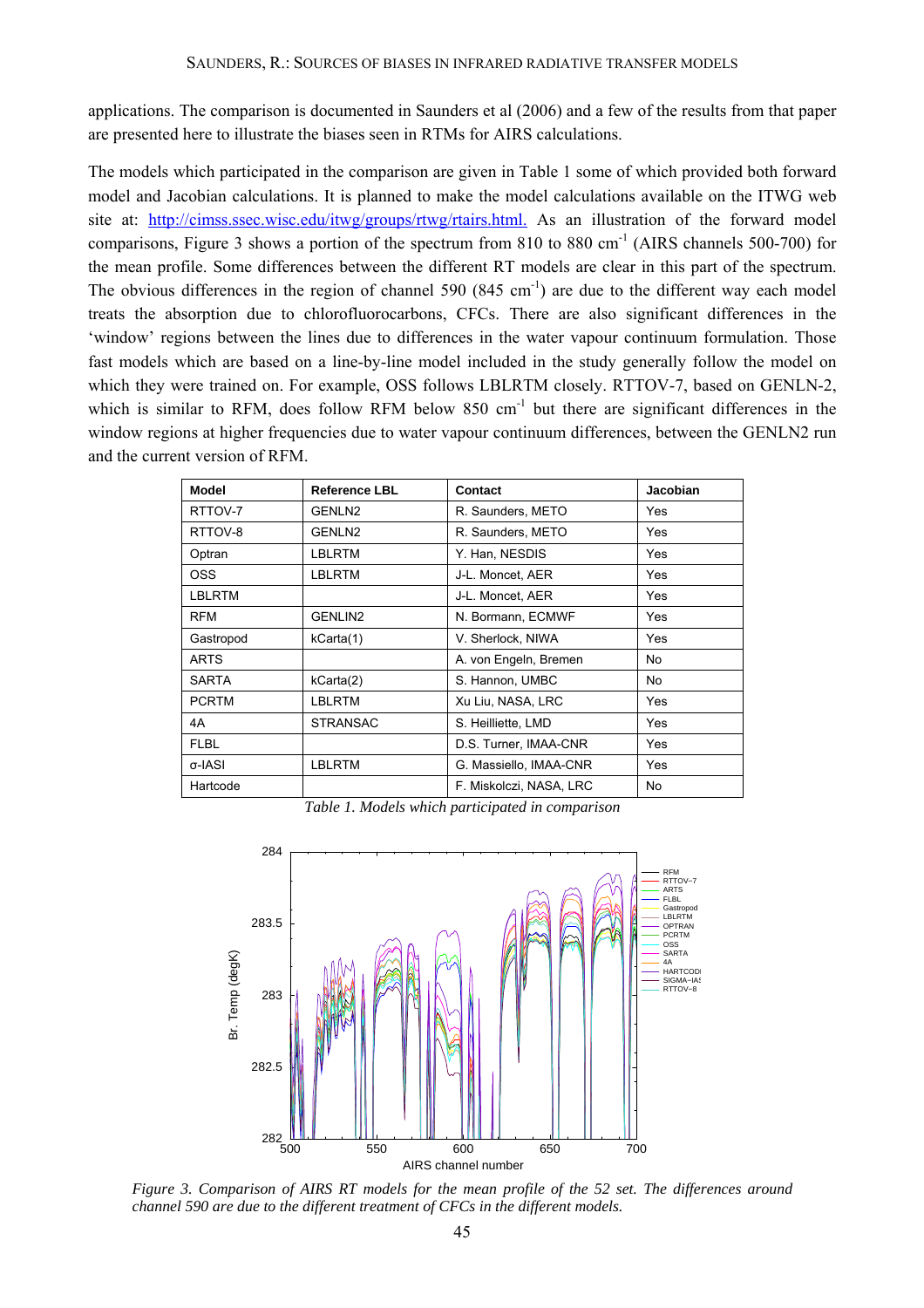To show the mean nadir view differences from RFM of the fast and line-by-line RT models for all channels Figures 4A and 4B show that all the differences when averaged over the 49 profiles are below the 0.1K level except in a few narrow spectral bands.  $σ$ -IASI is slightly warmer ( $~0.05K$ ) than the other models in the atmospheric window and cooler in the short wave  $CO<sub>2</sub>$  band. Hartcode has a warm bias in most parts of the spectrum except the 'window' regions. SARTA generally has a cool bias in the water vapour band. *It is important to bear in mind that these biases are with respect to the RFM model and not with respect to an absolute truth. RFM may not provide the best reference in all spectral regions.* With a few exceptions, the differences of the models from RFM are similar. It is worth noting that the differences between line-by-line models (Fig. 4B) are of the same order of magnitude as for the fast models (Fig. 4A) suggesting that the different assumptions made in the spectroscopy and use of different line datasets dominate the RT model biases.



*Figure 4. The mean difference from RFM for the 49 diverse profiles for all AIRS channels. The top panel (A) is for the fast models and the bottom panel (B) for the line-by-line models.*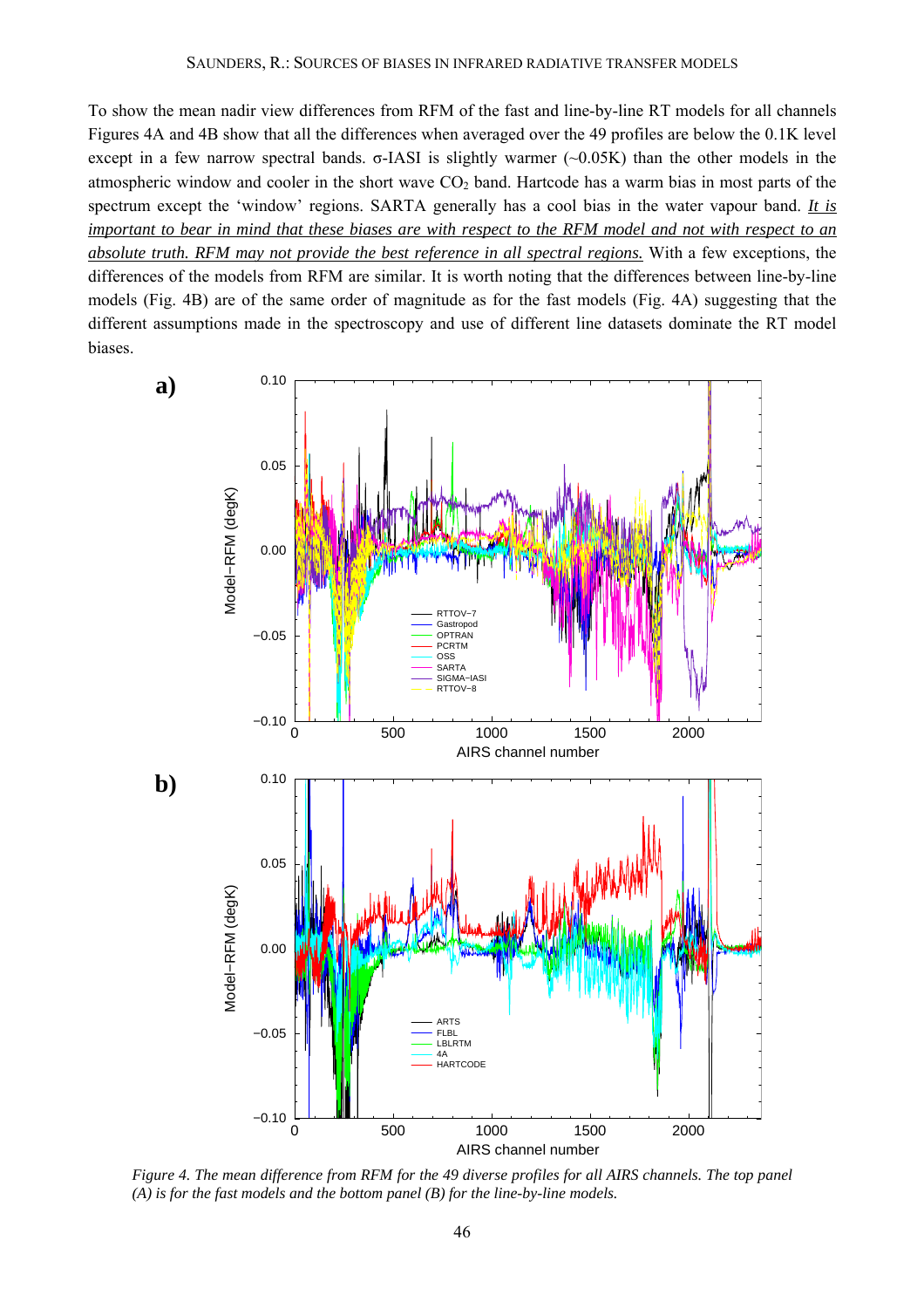The AIRS instrument noise varies from 0.15-0.85K for a scene temperature of 250K. The mean biases over 49 profiles shown in Figure 4 are well below this level and so in general the RTM biases should not significantly affect the forward model calculations for AIRS. Infrared radiometers with broader spectral responses (e.g. HIRS, MODIS, SEVIRI etc) do have larger biases due to the uncertainties in the channel spectral response.

The comparison with observed AIRS radiances was made for one profile over the tropical western Pacific ARM site. The results are summarised in Figure 5 and the first thing to note is the much greater difference between models and observations than between models and models shown in Figure 4, with differences from the observations typically up to  $\pm 1K$  and in some spectral regions up to  $\pm 3K$ . Figure 5 also shows the cool biases of most of the models can be attributed to the deficiencies in the assumed profile as shown by the statistics which exclude the ozone and high peaking  $CO<sub>2</sub>$  bands. The RMSD values of all models are reduced, especially for SARTA, when these bands are excluded from the statistics. The good fit of SARTA is not surprising as the spectroscopic parameters it uses were tuned on a dataset that included this profile. RFM the reference model for this study agrees reasonably well except at the  $CO<sub>2</sub> 4.3 \mu m$  band edge and at the peak of the  $CO<sub>2</sub> 15 \mu m$  band.



*Figure 5. Mean differences averaged over the AIRS spectrum between the model and AIRS observation for one profile over the ARM tropical Pacific site.* 

## **5. Quantifying biases in Jacobians for AIRS radiative transfer models**

A subset of the models, listed in Table 1, computed temperature, water vapour and ozone Jacobians for the 49 profile dataset. An example of the temperature Jacobians computed is shown in Figure 6(A) which plots the scaled Jacobian (i.e. the Jacobian matrix **H** multiplied by a small temperature increment of -0.1K) for each model for one profile. In general the models are in good agreement. However there are some Jacobians which show more subtle problems which could be detrimental to retrieval and data assimilation applications. One example for AIRS channel 787 is shown in Figure 6(B) which the majority of the models show as a weak smooth peak in the temperature Jacobian close to the ground (~800hPa). Some models however have a more variable structure in the vertical (e.g. 4A, PCRTM) which appears to be unphysical. A key question is whether these features matter for assimilation/retrievals as they are relatively weak in terms of absolute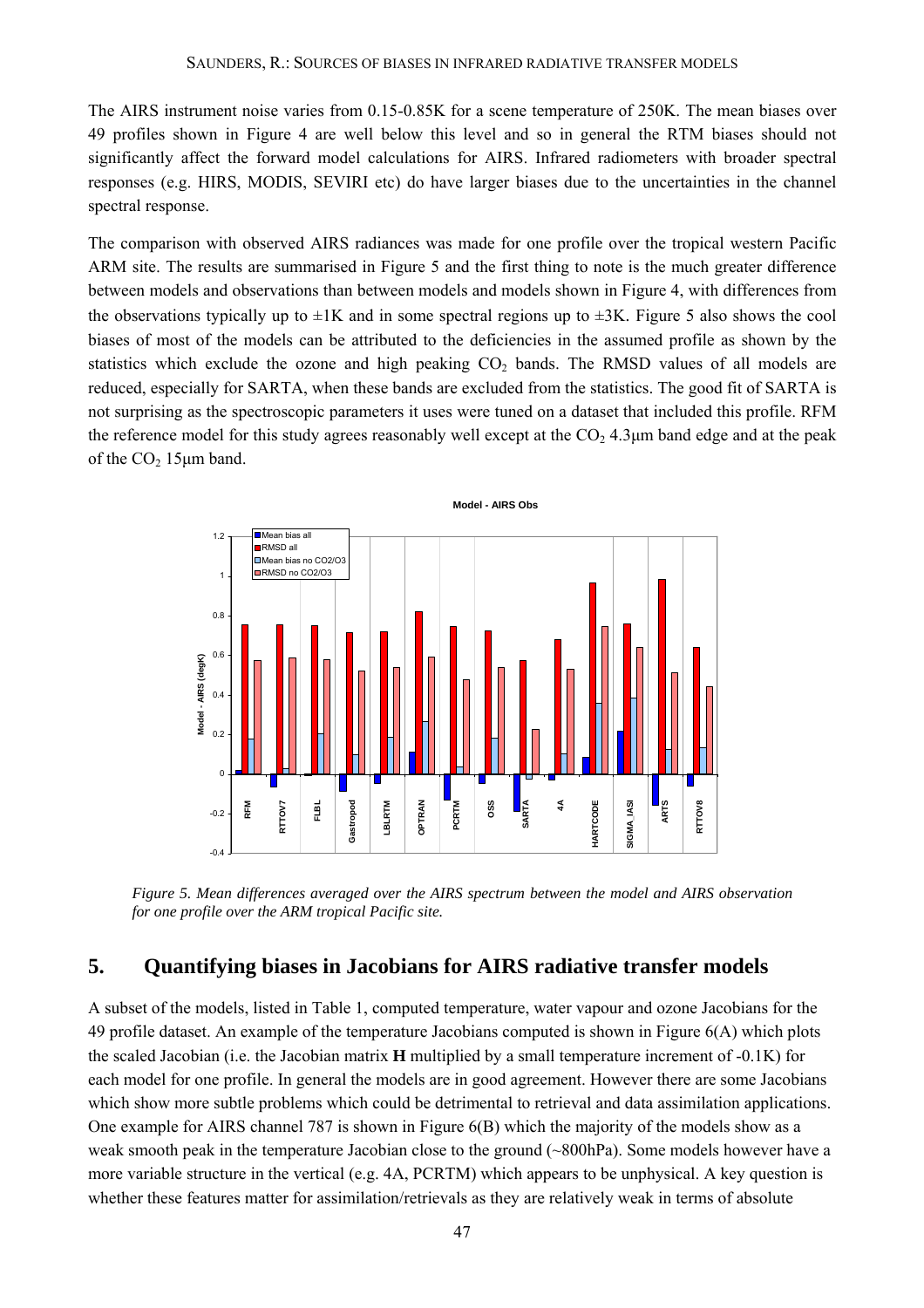temperature changes. The results of the water vapour and ozone Jacobian comparison is given in Saunders et al (2006) and they show that all the models had problems in computing the Jacobians for particular profiles/channels and so more work is needed to improve the fast modeling of water vapour Jacobians. In particular water vapour Jacobians for cold dry atmospheres (e.g. over Antarctica) were problematic. Ozone Jacobians on the other hand appeared to be well modeled in most cases.



*Figure 6. (A) An example of the temperature Jacobian comparison for profile 1 and AIRS channel 77 and (B) a temperature Jacobian for profile 22 and channel 787*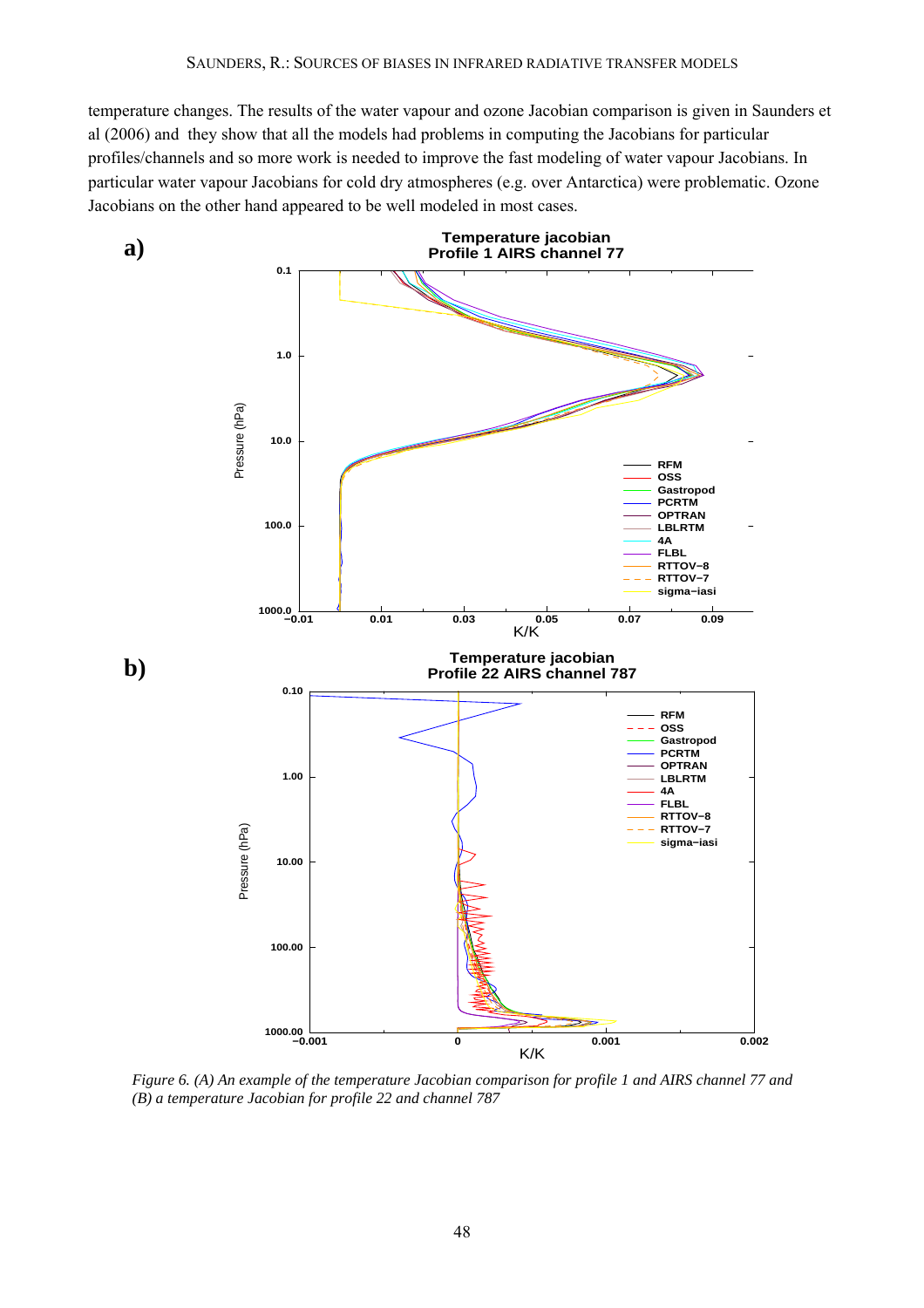# **6. Recommendations for reducing biases in radiative transfer models**

There are several measures that could be taken to reduce the biases we currently see in the radiative transfer models used for radiance data assimilation. They are summarised below:

- Improve reference line-by-line model spectroscopy through new measurements (e.g. ARM sites, satellite radiances, laboratory measurement, aircraft campaigns).
- Continue theoretical calculations to improve spectroscopic parameters (e.g. line mixing, water vapour continuum)*.*
- Better characterise the radiometer channel spectral responses before launch and understand how they will change in orbit.
- Improve fast RT model accuracy by including more variable gases, reflected solar, aerosols etc and more levels for high resolution infrared sounders.
- Improve modelling of surface emissivity for 'window' channels.
- Improve fast models of cloud and precipitation radiative effects.

Continuing research into the above topics should lead to better understood biases in radiative transfer models and hence improved impacts of satellite radiances in NWP models.

# **Acknowledgements**

The help of Phil Watts (EUMETSAT) is acknowledged for providing Figure 1. The participants of the AIRS RT model comparison are acknowledged for helping to provide the results presented in this paper.

# **References**

Bauer, P. 2006 Sources of biases in microwave radiative transfer modeling. *Proc. of ECMWF/NWP-SAF workshop on' Bias estimation and correction in data assimilation*', 8 - 11 November 2005.

Eyre J.R. 1991 A fast radiative transfer model for satellite sounding systems. ECMWF Research Dept. Tech. Memo. **176** Link is: http://www.ecmwf.int/publications/library/ecpublications/\_pdf/tm/001-300/tm176.pdf

Garand, L., Turner DS, Larocque M, Bates J, Boukabara S, Brunel P, Chevallier F, Deblonde G, Engelen R, Hollingshead M, Jackson D, Jedlovec G, Joiner J, Kleespies T, McKague D.S., McMillin L, Moncet J-L, Pardo JR, Rayer PJ, Salathe E, Saunders R, Scott N.A., Van Delst P, Woolf H 2001. Radiance and Jacobian intercomparison of radiative transfer models applied to HIRS and AMSU channels. *J. Geophys. Res.- Atmospheres*, **106** (D20): 24017-24031.

McMillin, L.M., Crone, L.J., and Kleespies, T.J. 1995 Atmospheric transmittance of an absorbing gas 5. Improvements to the OPTRAN approach. *Appl. Optics*, **34**, 8396-8399.

Saunders R.W., Matricardi M. and Brunel P. 1999 An improved fast radiative transfer model for assimilation of satellite radiance observations. *Quart. J. Royal. Meteorol. Soc*., **125,** 1407-1426

Saunders, R.W. 2005 Sources of bias in IR RT modelling. Presentation at *ECMWF/NWP-SAF workshop on' Bias estimation and correction in data assimilation*', 8 - 11 November 2005. Link is: http://www.ecmwf.int/newsevents/meetings/workshops/2005/NWP\_SAF/presentations/Saunders.pdf

Saunders R.W., Rayer P., Brunel, P., von Engeln, A., Bormann, N., Strow L., Hannon, S., Heilliette S., Liu, X., Miskolczi, F. , Han,Y., Masiello, G., Moncet, J-L., Uymin, G., SherlocK, V., and Turner D.S. 2006 A comparison of radiative transfer models for simulating AIRS radiances, Submitted to *J. Geophys. Res.*